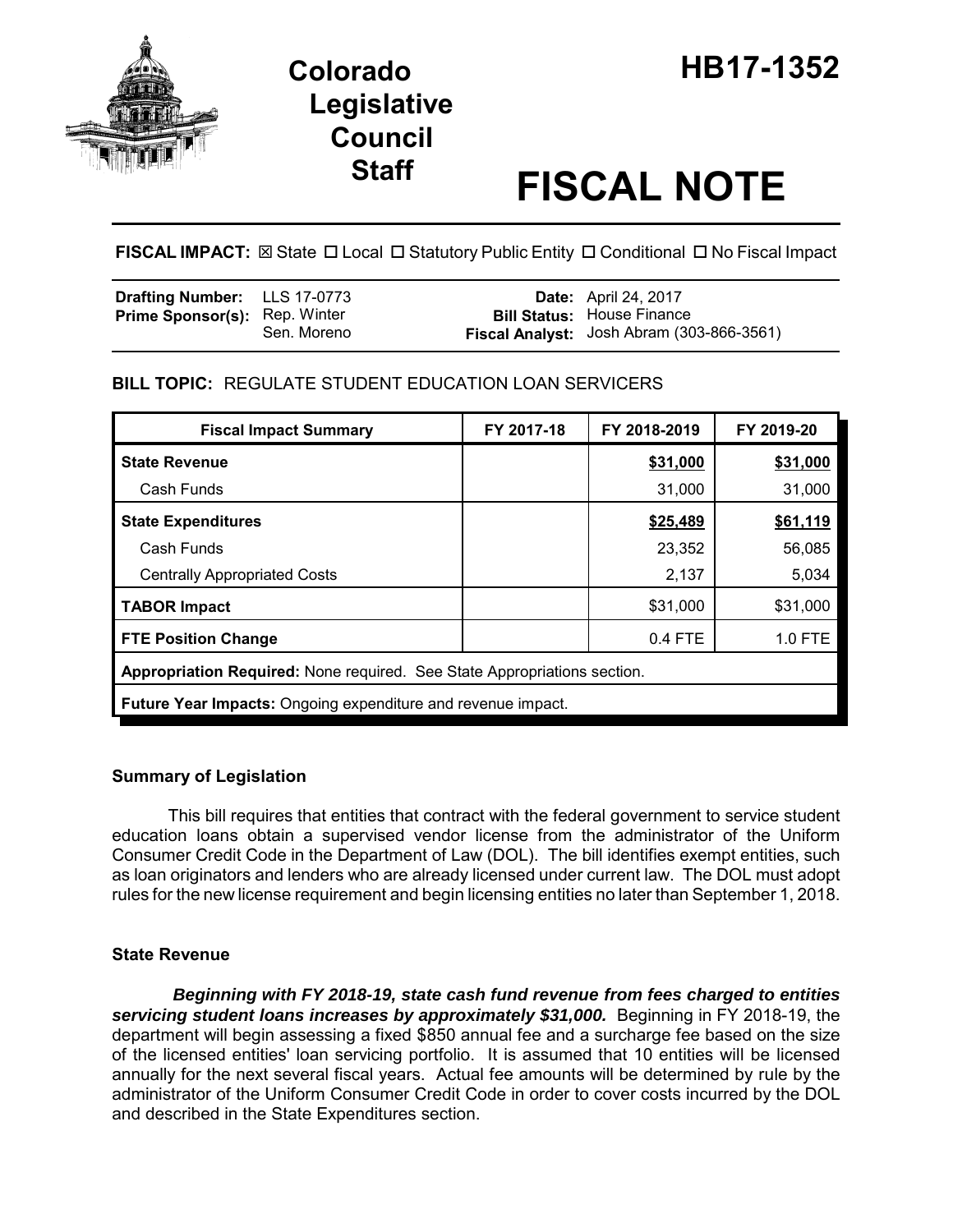April 24, 2017

## **TABOR Impact**

This bill increases state cash fund revenue from fees, which will increase the amount of money required to be refunded under TABOR for FY 2018-19. TABOR refunds are paid out of the General Fund. Since the bill increases the TABOR refund obligation without a corresponding change in General Fund revenue, the amount of money available in the General Fund for the budget will decrease by an identical amount.

#### **State Expenditures**

*Beginning in FY 2018-19, the bill increases state cash fund expenditures by \$25,489 and 0.4 FTE. For FY 2019-20, increased expenditures are \$61,119 and 1.0 FTE.* Expenditures are in the DOL from the Uniform Consumer Credit Code Cash Fund.

In FY 2018-19, the department requires 0.4 FTE Administrative Assistant III to adopt rules for the licensing program, provide outreach and technical support, verify participant eligibility, and to prepare to issue vendor licenses by September 1. Beginning with FY 2019-20, personal service needs increase to 1.0 FTE for the department to conduct annual audits to ensure regulatory requirements are being met by the newly licensed community. The department will also have increased workload to investigate and respond to complaints.

*Centrally appropriated costs.* Pursuant to a Joint Budget Committee policy, certain costs associated with this bill are addressed through the annual budget process and centrally appropriated in the Long Bill or supplemental appropriations bills, rather than in this bill. The centrally appropriated costs subject to this policy are estimated in the fiscal note for informational purposes and summarized in Table 2.

| Table 2. Centrally Appropriated Costs Under HB17-1352                |            |            |  |  |  |
|----------------------------------------------------------------------|------------|------------|--|--|--|
| <b>Cost Components</b>                                               | FY 2018-19 | FY 2019-20 |  |  |  |
| Employee Insurance (Health, Life, Dental, and Short-term Disability) | \$78       | \$188      |  |  |  |
| Supplemental Employee Retirement Payments                            | 2,059      | 4,940      |  |  |  |
| <b>TOTAL</b>                                                         | \$2,137    | \$5,128    |  |  |  |

#### **Effective Date**

The bill takes effect September 1, 2018, if no referendum petition is filed, and applies to conduct occurring on or after that date.

#### **State Appropriations**

Since the bill is not effective until September 1, 2018, no appropriation is necessary for FY 2017-18. New expenditures will begin in FY 2018-19. The Department of Law has unexpended reserves in the Uniform Consumer Credit Cash Fund. As such, the department may seek spending authority for these resources beginning with FY 2018-19, to assist with implementation of the bill.